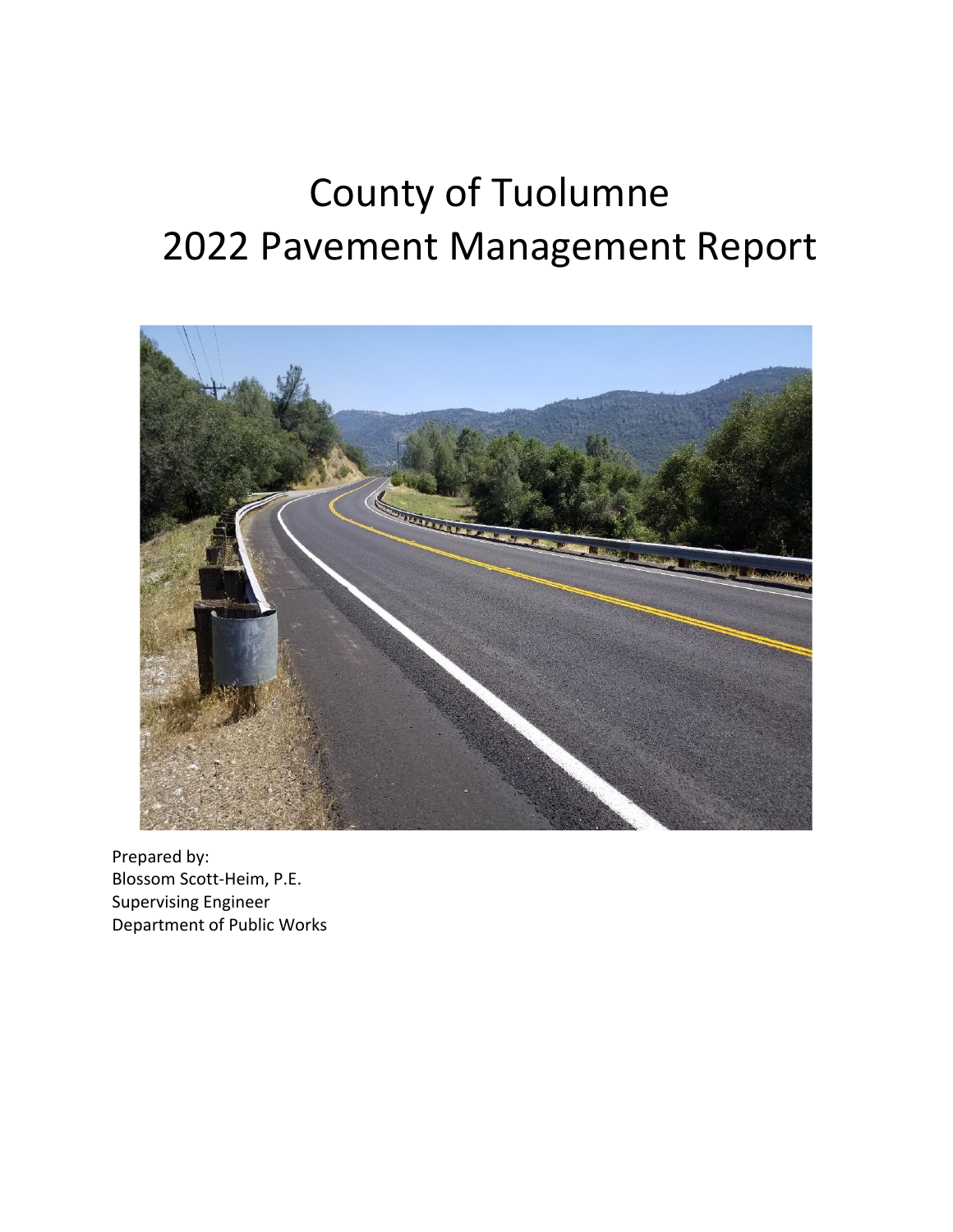

# **Table of Contents**

# **List of Figures**

# **List of Tables**

|--|--|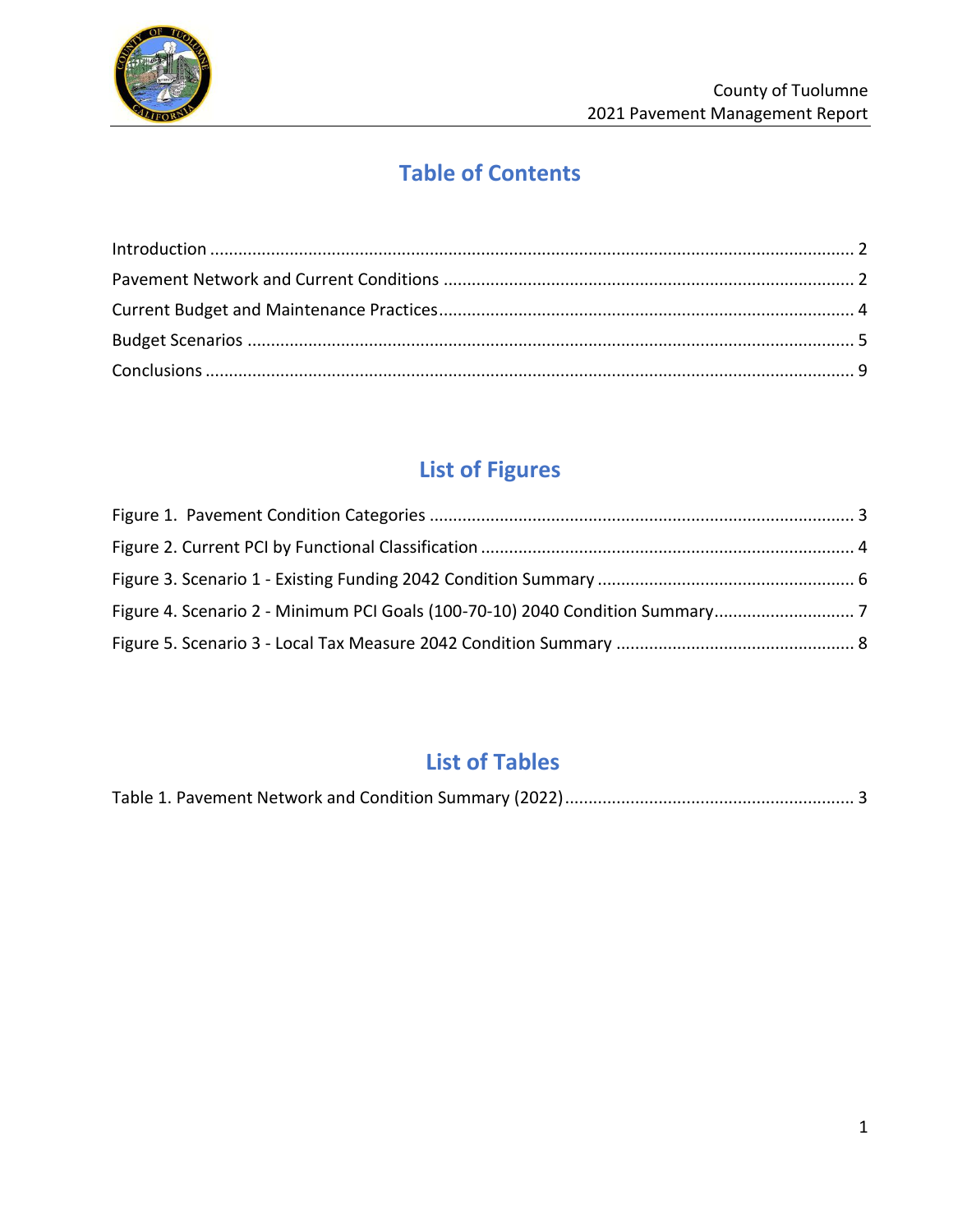

#### <span id="page-2-0"></span>Introduction

Since 2007, the County has maintained a Pavement Management Program (PMP) using the StreetSaver pavement management software. StreetSaver is a program developed by the Metropolitan Transportation Commission and is the most widely used system in California. An effective PMP allows the County to optimize the money invested in maintaining paved roads to provide the greatest return on investment.

StreetSaver provides a consistent method of keeping records of pavement conditions and needs. Annual road inspection data is collected by Public Works staff and entered into the StreetSaver program along with other pertinent information, producing a County-wide road condition report. StreetSaver analyses the data and generates a maintenance and rehabilitation strategy based on available funding. This allows us to strategize the most cost-effective ways to extend pavement life and prioritize street maintenance so as to minimize the effects of long-term deterioration.

The purpose of this report is to assist decision makers in utilizing the results of the StreetSaver program. This report contains the overall condition of the County's maintained roads and highlights options for improving it. These options are developed by conducting "what-if" analyses using the StreetSaver program. By varying the budget amounts available for pavement maintenance and repair, one can show how different funding strategies can impact the County's roads over the next twenty years.

## <span id="page-2-1"></span>Pavement Network and Current Conditions

Roads are one of the County's most valuable assets and the replacement value is estimated to be approximately \$209 million, not including non-pavement elements, such as bridges, curb and gutters, sidewalks, drainage, signs, etc. In addition to our roads, Public Works maintains 54 bridges, almost 8,000 road signs, miles of guardrail and countless culverts.

The County's maintained roads are comprised of 608.79 centerline miles of paved and unpaved roads. However, the StreetSaver database only analyzes approximately 544 paved miles, of which 17 miles are arterials, 82 and 102 miles are major and minor collectors, respectively, and 343 miles are residential/local roads. The remaining gravel roads are not included in the condition assessment as StreetSaver only analyzes paved roads.

The pavement condition index (PCI), is a measurement of pavement grade or condition and ranges from 0 to 100. A newly constructed road will have a PCI of 100, while a failed road will have a PCI of 25 or less. The pavement condition is primarily affected by the climate, traffic loads and volumes, construction materials, and age. County roads are routinely inspected by professionally trained county staff; these inspections are the basis for the PCI rating.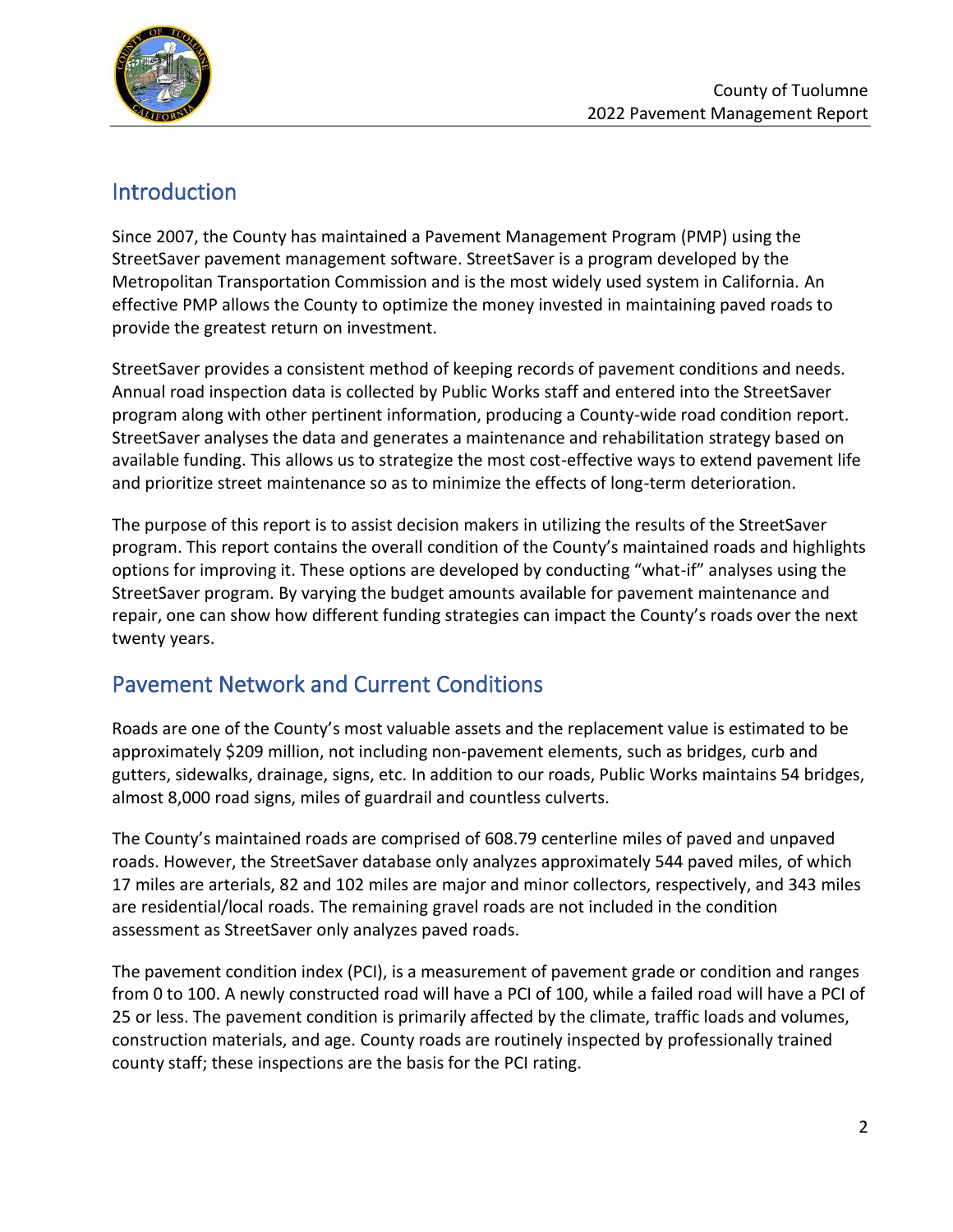



*Figure 1. Pavement Condition Categories*

<span id="page-3-0"></span>Overall, the County's average network PCI is 24, which includes all paved roads i.e., arterials, collectors and residentials or locals. The County network is considered in "Very Poor" condition decreasing 22 points from 2012 to present day: 46 in 2012; 41 in 2014; 36 in 2016; 33 in 2018; 28 in 2021, and 24 in 2022.

Although the PCI is an important assessment tool, the average PCI does not completely describe the road network. Table 1 provides a summary of the PCI by functional class. The arterial and collector roads in the County are in slightly better condition than the residential/local roads. This is typical of most agencies since arterials and major collectors generally have the highest priority for rehabilitation due to their high traffic volumes and eligibility for state and federal funds.

<span id="page-3-1"></span>

| <b>Functional</b><br><b>Class</b>      | <b>Centerline</b><br><b>Miles</b> | Lane<br><b>Miles</b> | % of the<br><b>Network</b><br>(by area) | <b>Average PCI</b>         |
|----------------------------------------|-----------------------------------|----------------------|-----------------------------------------|----------------------------|
| <b>Arterial</b>                        | 17                                | 41                   | 4%                                      | 40                         |
| <b>Rural Major</b><br><b>Collector</b> | 82                                | 167                  | 34%                                     | 42                         |
| <b>Rural Minor</b><br><b>Collector</b> | 102                               | 200                  |                                         | 29                         |
| <b>Residential</b><br>or Local         | 343                               | 672                  | 62%                                     | 16                         |
| <b>Total</b>                           | 543.7                             | 1,079.8              | 100%                                    | 28<br>(network<br>average) |

*Table 1. Pavement Network and Condition Summary (2022)*

County arterials include Mono Way and LaGrange Road; major collectors include Tuolumne Road and Standard Road; minor collectors include Crystal Falls Drive and Wards Ferry Road. As you can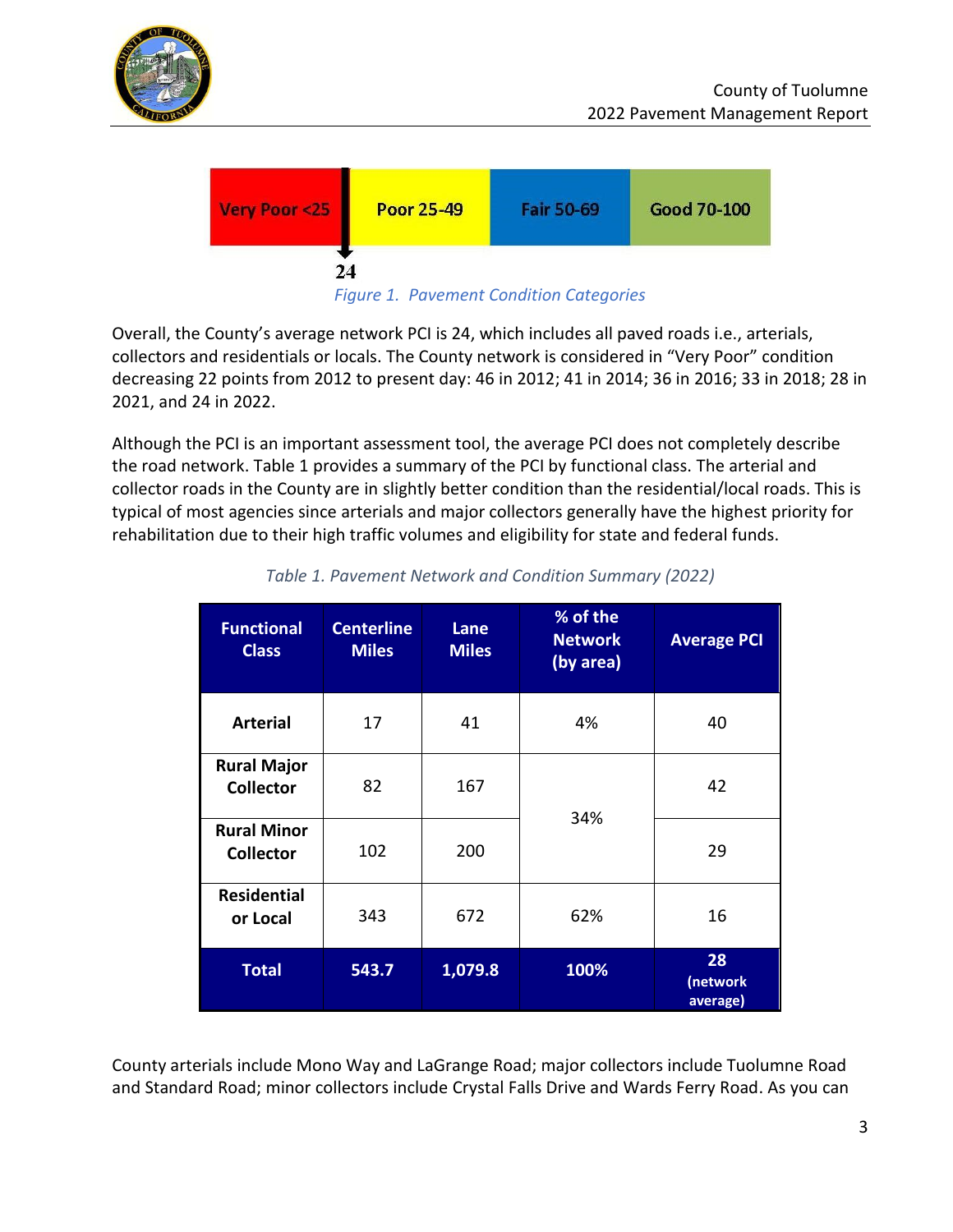

see from Table 1, the majority of the County's roads are classified as residential/local. Based on the pavement condition categories of Figure 1, the County's arterials, major collectors and minor collectors are in poor condition while the residential/local roads are in very poor condition. Figure 2 shows the current PCI by functional classification.



*Figure 2. Current PCI by Functional Classification*

## <span id="page-4-1"></span><span id="page-4-0"></span>Current Budget and Maintenance Practices

The County received approximately \$11.3 million into the Road Fund in Fiscal Year 20/21; of this approximately \$1.2 million was available for road rehabilitation and preventative maintenance through capital projects. The remaining funding is allocated toward a multitude of other equally important needs including routine road maintenance; equipment purchases, i.e., street sweeper, pothole patcher, and equipment maintenance; permitting; grading and encroachment compliance; and, development support. Routine road maintenance includes:

- Bridge maintenance/repairs
- Signal maintenance/repairs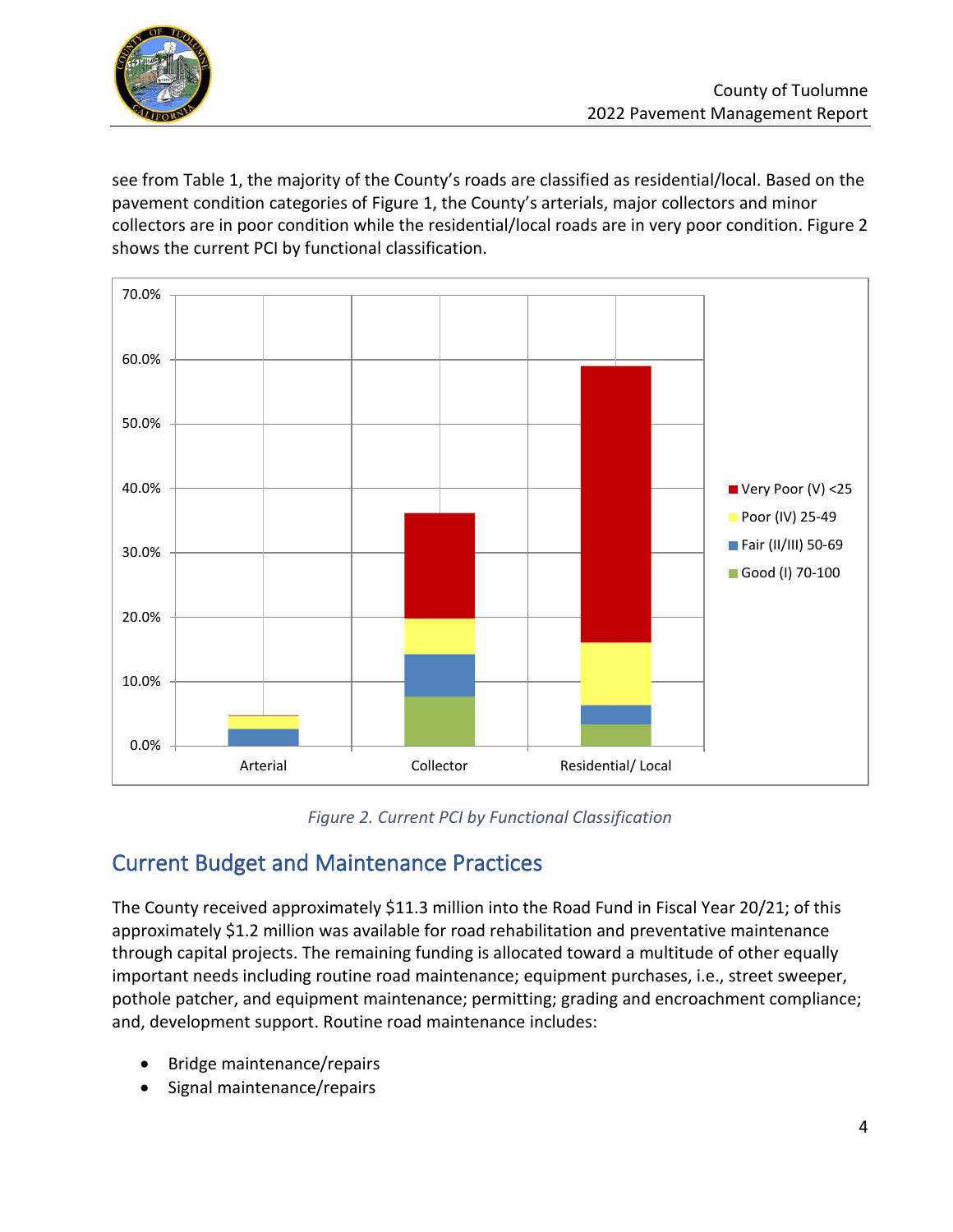

- Guardrail maintenance/repairs
- Crack sealing
- Pothole patching
- Culvert maintenance/replacement
- Snow removal
- Tree/brush removal
- Shoulder/ditch cleaning
- Maintaining pavement markings
- Maintaining gravel roads
- Roadside spraying for vegetation control
- Graffiti and litter removal

The engineering division actively seeks grant funding to augment the road budget. Currently we have approximately \$70 million of active grant-funded projects in various phases, of which \$43 million is bridge replacements, \$4 million is safety improvements on roads, and \$14 million is the federal lands access program (FLAP) reconstruction of Evergreen Road. These grant-funded projects often require a local match of up to 20%, which comes from the \$1.2 million available for road rehabilitation and preventative maintenance.

Public Works has had to divert resources away from routine and preventative maintenance to repair damage from the 2017, 2018 and 2019 storms. Though FEMA and CalOES have provided funding for the majority of these projects, there has been a required local match of between 6.25% and 25% of the total cost. To date, Public Works has spent approximately \$3.5 million of Road Fund on the local match for these projects. Additionally, these storm damage projects required significant staff time, from our road crews repairing damage to our engineering division permitting, procuring, and managing the projects. Public Works is pleased to say that all but one of our storm projects were completed by late 2021, allowing us to focus on a significant backlog of capital projects.

#### <span id="page-5-0"></span>Budget Scenarios

Once the pavement condition has been determined, and the appropriate maintenance treatments are assigned in the StreetSaver decision tree, then it is possible to estimate the funding needs for the County's maintained roads. The next step in developing a cost-effective maintenance and rehabilitation strategy is to conduct several "what-if" analyses. Using the StreetSaver budget scenario module, the impacts of various budget "scenarios" can be evaluated.

In a perfect world, all required repairs would be funded, and our road network would be considered in good condition. This "perfect world" scenario would cost an estimated \$296 million over the next 20 years to eliminate all unfunded backlog and maintain a network PCI of 70 or above. We realize that given the current funding opportunities, the "perfect world" scenario is unrealistic; thus, this report will focus on the following three scenarios.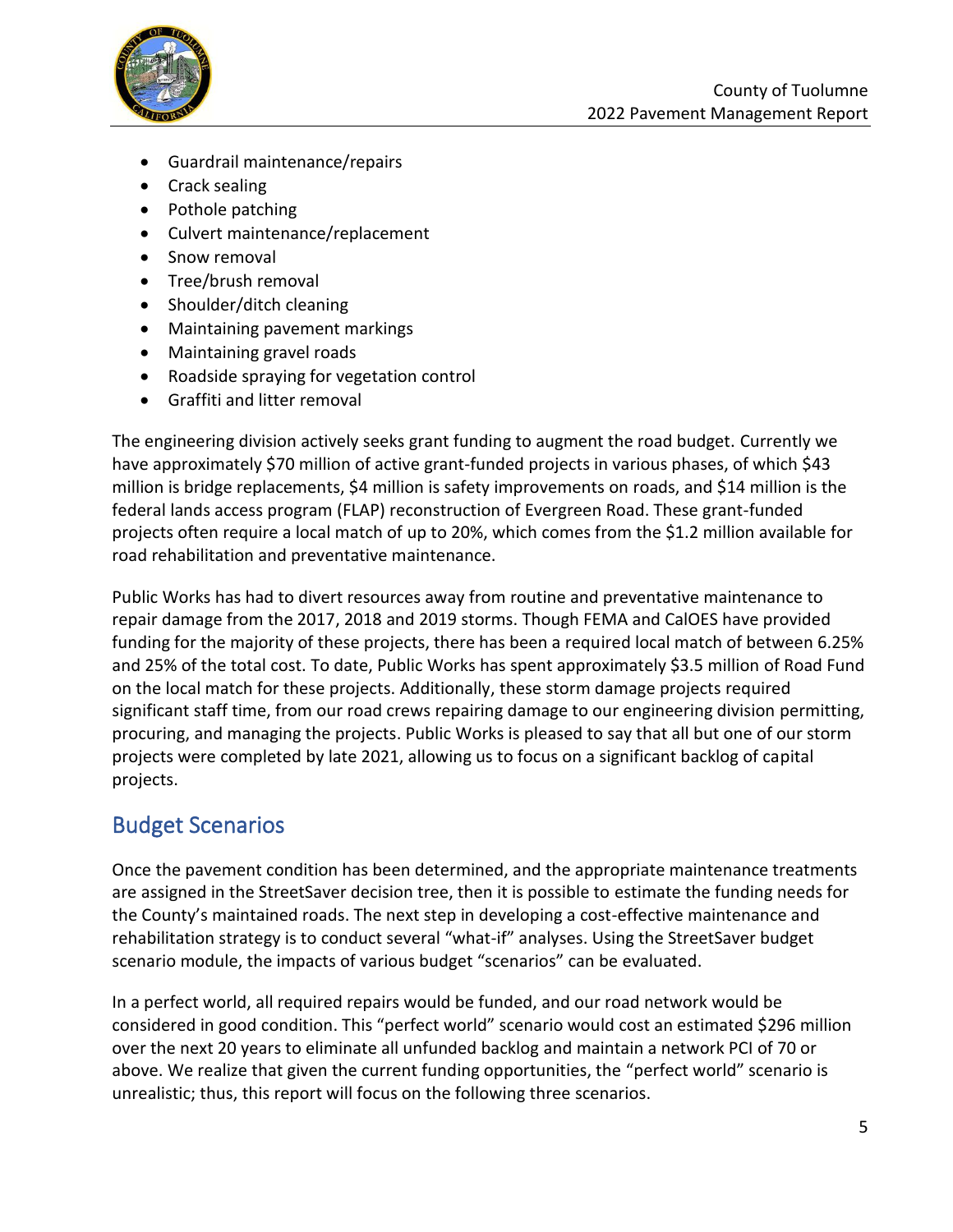

*Scenario 1: Existing Funding –* Public Works receives approximately \$1.2 million annually for preventative maintenance and rehabilitation. At this funding level we can expect the network PCI to be a 13 by 2042, with 80% of our roads in very poor condition.



<span id="page-6-0"></span>*Figure 3. Scenario 1 - Existing Funding 2042 Condition Summary*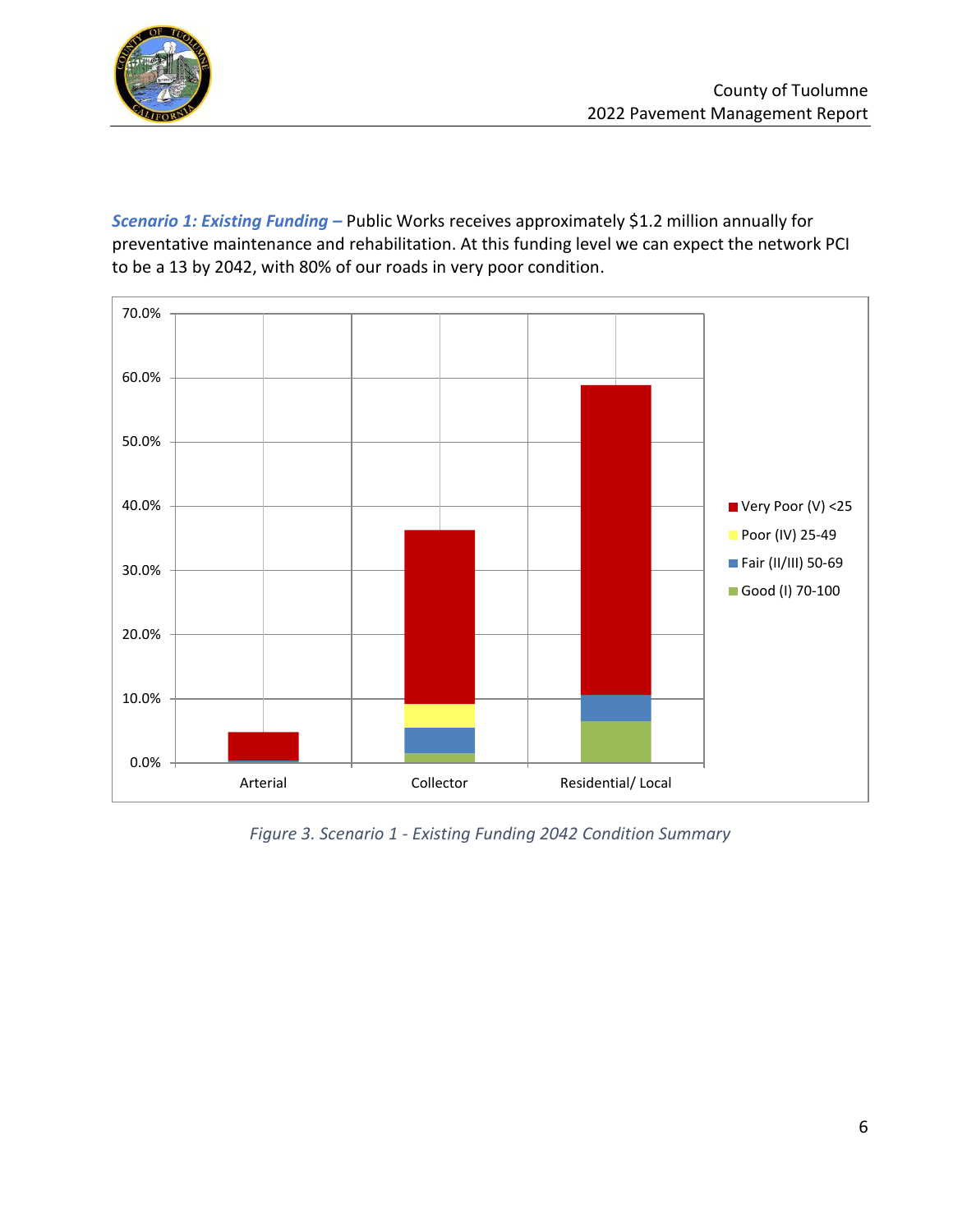

*Scenario 2: Minimum PCI Goals (100 – 70 – 10) and Additional Funding –* In 2018, your Board adopted the goal of keeping a minimum percentage of each classification in good condition (100% Arterials/70% Collectors/10% Locals). This scenario requires approximately \$143 million over the next 20 years (\$42 million in year one and varying amounts annually thereafter). This scenario would increase the overall network PCI to 32 in 2042, 19 points higher than the projected PCI under existing funding and leaves 42% of our roads in good condition. This option would require additional revenue sources to achieve.



<span id="page-7-0"></span>*Figure 4. Scenario 2 - Minimum PCI Goals (100-70-10) 2040 Condition Summary*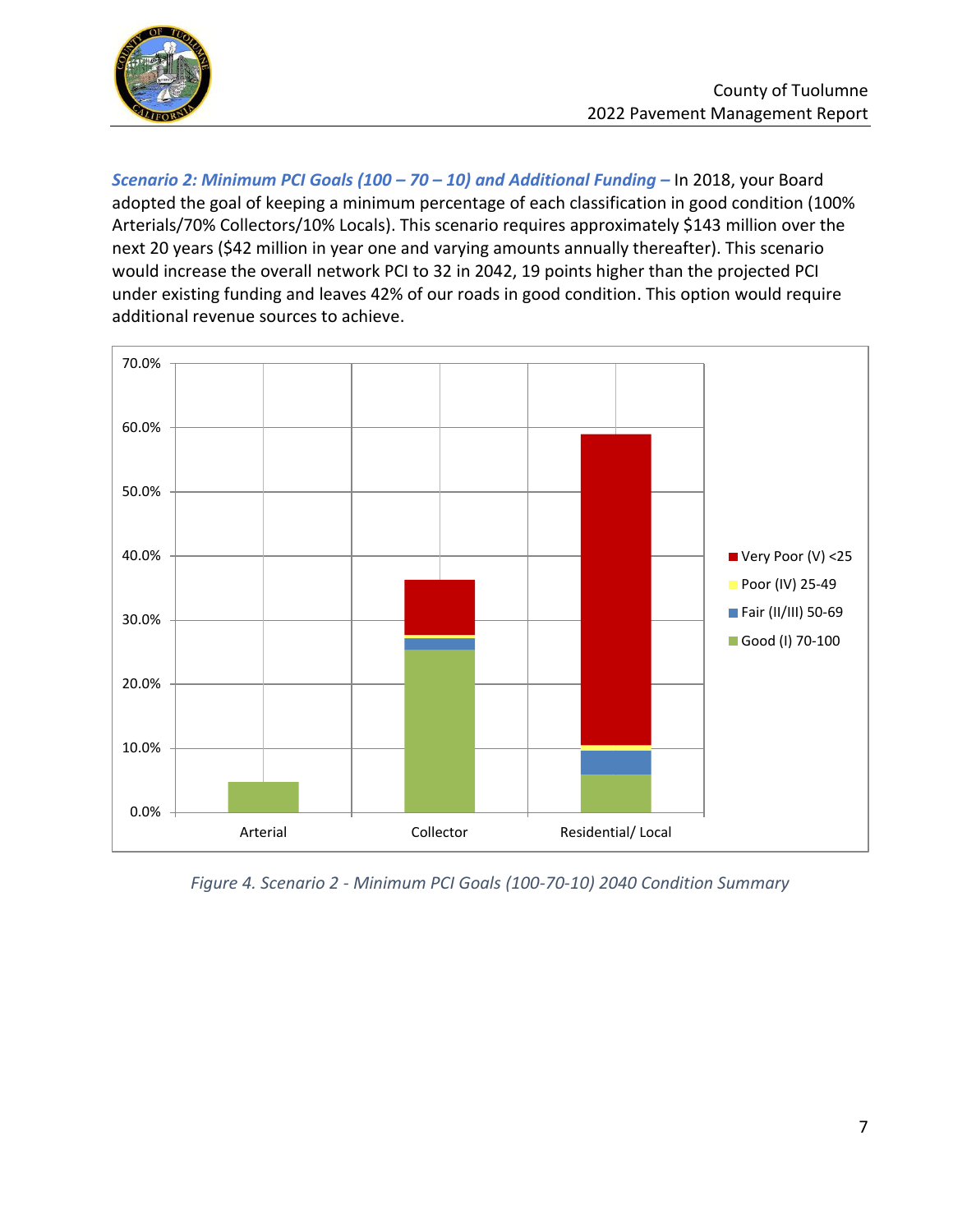

*Scenario 3 Local Tax Measure –* There are 25 "self-help" counties in California, representing approximately 88% of the population. This scenario looks at the effects of a ½% local sales tax measure, with all proceeds going toward road rehabilitation and maintenance. A ½% local sales tax could raise \$2.25 million annually, increasing the funding for preventative maintenance and rehabilitation to \$3.45 million. This scenario would increase the network PCI to 20 in 2042, 7 points higher than the projected PCI under existing funding and leave 26% of our roads in good condition.



<span id="page-8-0"></span>*Figure 5. Scenario 3 - Local Tax Measure 2042 Condition Summary*